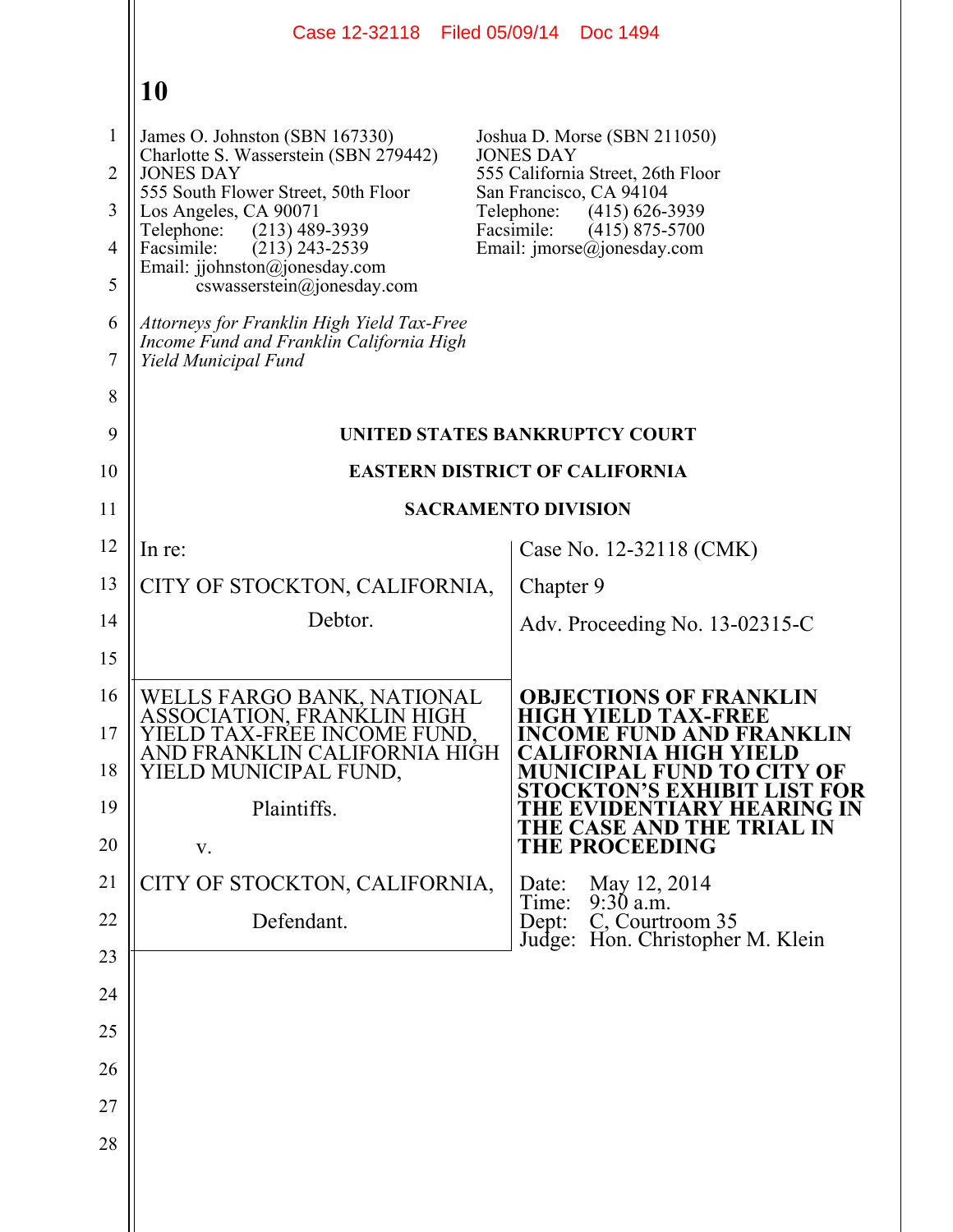1 4 5 6 7 8 9 10 Pursuant to the *Order Governing The Disclosure And Use Of Discovery Information And Scheduling Dates Related To The Trial In The Adversary Proceeding And Any Evidentiary Hearing Regarding Confirmation Of Proposed Plan Of Adjustment* [Docket No. 1224 / Adv. Pro. Docket No. 16], as amended by the *Order Modifying Order Governing The Disclosure And Use Of Discovery Information And Scheduling Dates Related To The Trial In The Adversary Proceeding And Any Evidentiary Hearing Regarding Confirmation Of Proposed Plan Of Adjustment* [Docket No. 1242 / Adv. Pro. Docket No. 18], Franklin High Yield Tax-Free Income Fund and Franklin California High Yield Municipal Fund (collectively, "Franklin") respectfully submit the following objections to the *City of Stockton's Exhibit List For The Evidentiary Hearing In The Case And The Trial In The Proceeding*, served on April 25, 2014 (the "Exhibit List").

11 12 13 14 15 16 17 Under the terms and conditions of the Scheduling Order, the City and Franklin exchanged, but did not file, exhibit lists, objections to such exhibit lists and responses to such objections. Because the items on the Exhibit List not related to the eligibility litigation are comprised solely of the City's various Direct Testimony Declarations (and exhibits thereto), and Franklin believes that certain testimony included therein to be objectionable, Franklin's objections to the Exhibit List are limited to the sole extent of its pending objections to the various Direct Testimony Declarations (and certain exhibits thereto), which were filed, pursuant to the Scheduling Order on April 25, 2014.

18 19 20 21 22 Despite numerous good faith attempts to resolve Franklin's objections to the Exhibit List (and therefore Franklin's objections to the various Direct Testimony Declarations), the City and Franklin have been unable to reach a consensual agreement to the satisfaction of both Parties. Accordingly, Franklin submits these Objections to the Court so that they can be resolved at the Hearing and Trial, which are scheduled to begin on May 12, 2014, including the following:

28

23

24

25

26

27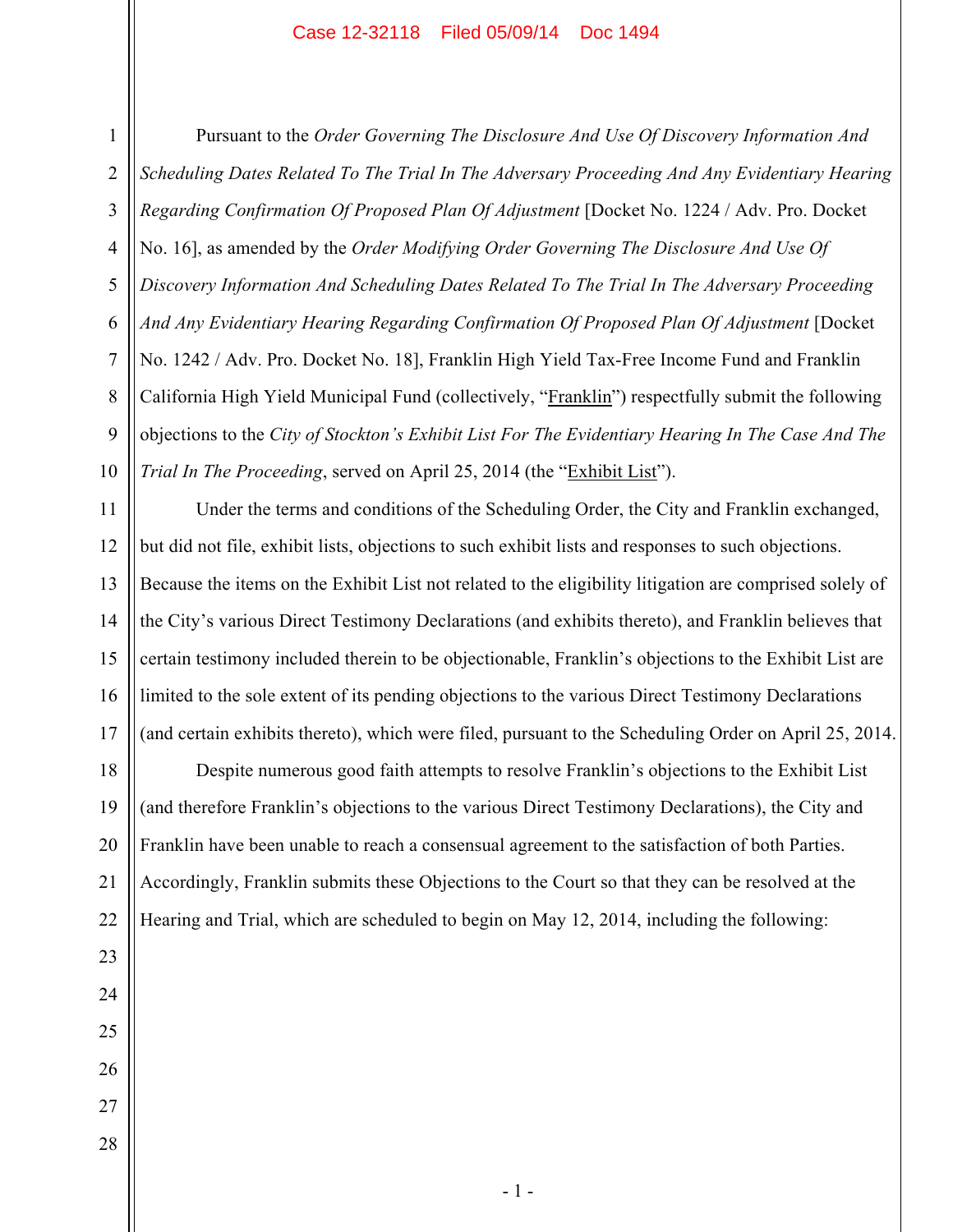| <b>Trial</b><br>Ex. | <b>Docket</b><br>No.           | Date    | <b>Description</b>                                                                                                                                                                                                                        | <b>Grounds For Objection</b>                                                                                                                                                                                                                                                                                                         | <b>City's Response</b>                                                                                                                                                                                                                                                                                                                                      |
|---------------------|--------------------------------|---------|-------------------------------------------------------------------------------------------------------------------------------------------------------------------------------------------------------------------------------------------|--------------------------------------------------------------------------------------------------------------------------------------------------------------------------------------------------------------------------------------------------------------------------------------------------------------------------------------|-------------------------------------------------------------------------------------------------------------------------------------------------------------------------------------------------------------------------------------------------------------------------------------------------------------------------------------------------------------|
| 3040                | 1387<br>(Case)<br>86<br>(Adv.) | 4/21/14 | <b>Direct Testimony</b><br><b>Declaration of Patrick</b><br>B. Bocash in Support of<br>Confirmation of First<br>Amended Plan for the<br>Adjustment of Debts of<br>City of Stockton,<br>California (November<br>15, 2013)                  | Franklin incorporates by<br>reference herein its<br>Evidentiary Objections To<br><b>Direct Testimony Declaration</b><br>Of Patrick V. Bocash in<br>Support of Confirmation of<br>First Amended Plan for the<br>Adjustment of Debts of City of<br>Stockton, California<br>(November 15, 2013) [Docket<br>No. 1410 / Adv. Pro. No. 99] | The City incorporates by<br>reference its Response To<br>Franklin's Evidentiary<br>Objections To Direct<br><b>Testimony Declaration Of</b><br>Patrick B. Bocash in<br>Support of Confirmation of<br>First Amended Plan for the<br>Adjustment of Debts of City<br>of Stockton, California<br>(November 15, 2013)<br>[Docket No. 1468 / Adv.<br>Pro. No. 138] |
| 3041                | 1393<br>(Case)<br>87<br>(Adv.) | 4/21/14 | Exhibits D Through G<br>to the Direct Testimony<br>Declaration of Patrick<br>B. Bocash in Support of<br>Confirmation of First<br>Amended Plan for the<br>Adjustment of Debts of<br>City of Stockton,<br>California (November<br>15, 2013) | Franklin incorporates by<br>reference herein its<br>Evidentiary Objections To<br><b>Direct Testimony Declaration</b><br>Of Patrick V. Bocash in<br>Support of Confirmation of<br>First Amended Plan for the<br>Adjustment of Debts of City of<br>Stockton, California<br>(November 15, 2013) [Docket<br>No. 1410 / Adv. Pro. No. 99] | The City incorporates by<br>reference its Response To<br>Franklin's Evidentiary<br><b>Objections To Direct</b><br>Testimony Declaration Of<br>Patrick B. Bocash in<br>Support of Confirmation of<br>First Amended Plan for the<br>Adjustment of Debts of City<br>of Stockton, California<br>(November 15, 2013)<br>[Docket No. 1468 / Adv.<br>Pro. No. 138] |
| 3042                | 1394<br>(Case)<br>88<br>(Adv.) | 4/21/14 | Exhibits H Through L<br>to the Direct Testimony<br>Declaration of Patrick<br>B. Bocash in Support of<br>Confirmation of First<br>Amended Plan for the<br>Adjustment of Debts of<br>City of Stockton,<br>California (November<br>15, 2013) | Franklin incorporates by<br>reference herein its<br>Evidentiary Objections To<br><b>Direct Testimony Declaration</b><br>Of Patrick V. Bocash in<br>Support of Confirmation of<br>First Amended Plan for the<br>Adjustment of Debts of City of<br>Stockton, California<br>(November 15, 2013) [Docket<br>No. 1410 / Adv. Pro. No. 99] | The City incorporates by<br>reference its Response To<br>Franklin's Evidentiary<br><b>Objections To Direct</b><br>Testimony Declaration Of<br>Patrick B. Bocash in<br>Support of Confirmation of<br>First Amended Plan for the<br>Adjustment of Debts of City<br>of Stockton, California<br>(November 15, 2013)<br>[Docket No. 1468 / Adv.<br>Pro. No. 138] |
| 3043                | 1366<br>(Case)<br>61<br>(Adv.) | 4/21/14 | Direct Testimony<br>Declaration of Vanessa<br>Burke in Support of<br>Confirmation of First<br>Amended Plan for the<br>Adjustment of Debts of<br>City of Stockton,<br>California (November<br>15, 2013)                                    | Franklin incorporates by<br>reference herein its<br>Evidentiary Objections To<br><b>Direct Testimony Declaration</b><br>Of Vanessa Burke in Support<br>of Confirmation of First<br>Amended Plan for the<br>Adjustment of Debts of City of<br>Stockton, California<br>(November 15, 2013) [Docket<br>No. 1411 / Adv. Pro. No. 100]    | The City incorporates by<br>reference its Response To<br>Franklin's Evidentiary<br><b>Objections To Direct</b><br>Testimony Declaration Of<br>Vanessa Burke in Support<br>of Confirmation of First<br>Amended Plan for the<br>Adjustment of Debts of City<br>of Stockton, California<br>(November 15, 2013)<br>[Docket No. 1474 / Adv.<br>Pro. No. 144]     |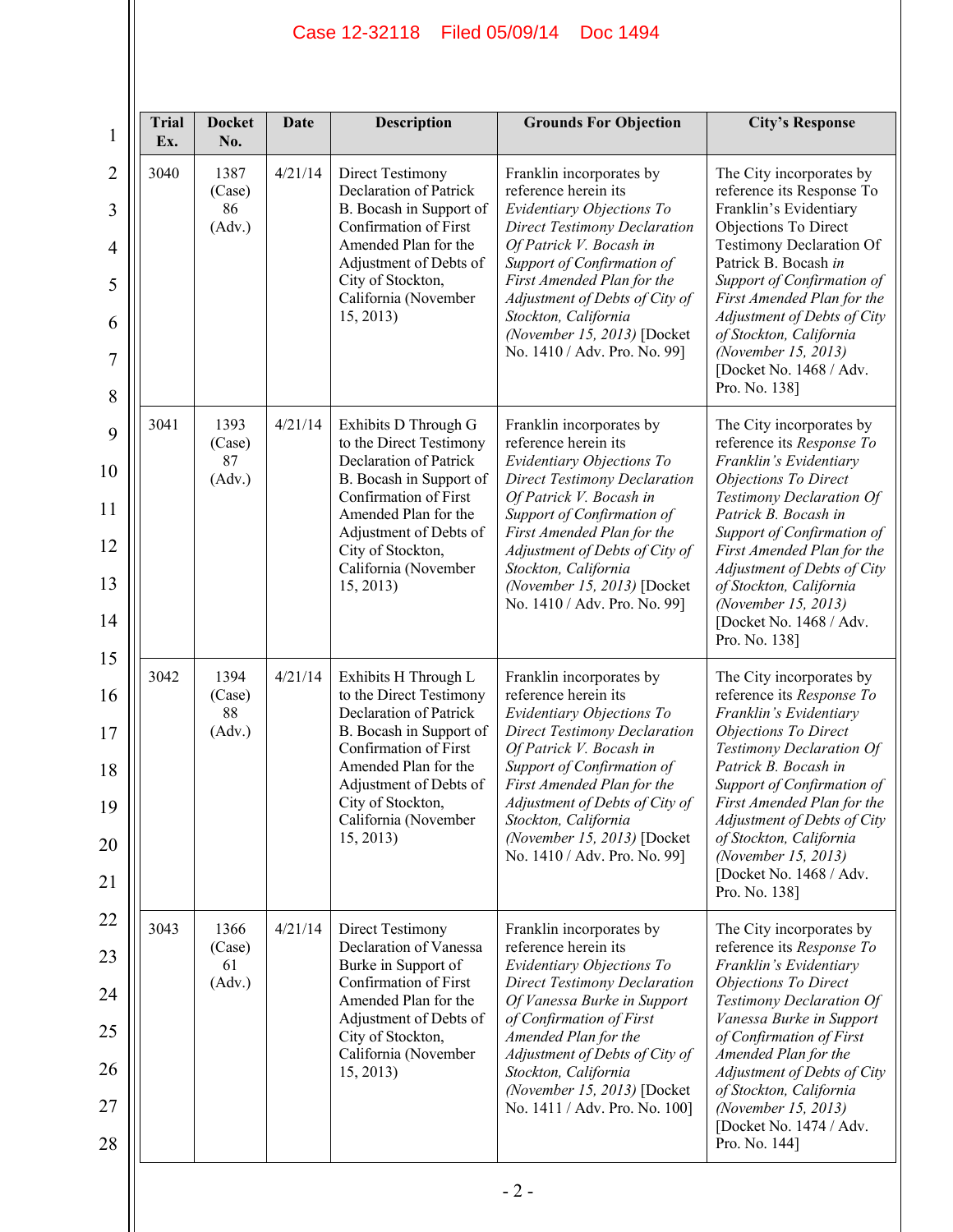| <b>Trial</b><br>Ex. | <b>Docket</b><br>No.           | Date    | <b>Description</b>                                                                                                                                                                                             | <b>Grounds For Objection</b>                                                                                                                                                                                                                                                                                                       | <b>City's Response</b>                                                                                                                                                                                                                                                                                                                                 |
|---------------------|--------------------------------|---------|----------------------------------------------------------------------------------------------------------------------------------------------------------------------------------------------------------------|------------------------------------------------------------------------------------------------------------------------------------------------------------------------------------------------------------------------------------------------------------------------------------------------------------------------------------|--------------------------------------------------------------------------------------------------------------------------------------------------------------------------------------------------------------------------------------------------------------------------------------------------------------------------------------------------------|
| 3044                | 1395<br>(Case)<br>89<br>(Adv.) | 4/21/14 | <b>Direct Testimony</b><br>Declaration of Michael<br>Cera Rebutting Expert<br>Report of Frederick E.<br>Chin                                                                                                   | Franklin incorporates by<br>reference herein its<br>Evidentiary Objections To<br><b>Direct Testimony Declaration</b><br>Of Michael Cera Rebutting<br>Report of Frederick E. Chin<br>[Docket No. 1412 / Adv. Pro.<br>No. 101]                                                                                                       | The City incorporates by<br>reference its Response To<br>Franklin's Evidentiary<br>Objections To Direct<br>Testimony Declaration Of<br>Michael Cera Rebutting<br>Report of Frederick E.<br>Chin [Docket No. 1464 /<br>Adv. Pro. No. 134]                                                                                                               |
| 3045                | 1384<br>(Case)<br>79<br>(Adv.) | 4/21/14 | <b>Direct Testimony</b><br>Declaration of Stephen<br>Chase in Support of<br>Confirmation of First<br>Amended Plan for the<br>Adjustment of Debts of<br>City of Stockton,<br>California (November<br>15, 2013)  | Franklin incorporates by<br>reference herein its<br>Evidentiary Objections To<br><b>Direct Testimony Declaration</b><br>Of Stephen Chase in Support<br>of Confirmation of First<br>Amended Plan for the<br>Adjustment of Debts of City of<br>Stockton, California<br>(November 15, 2013) [Docket<br>No. 1413 / Adv. Pro. No. 102]  | The City incorporates by<br>reference its Response To<br>Franklin's Evidentiary<br>Objections To Direct<br>Testimony Declaration Of<br>Stephen Chase in Support<br>of Confirmation of First<br>Amended Plan for the<br>Adjustment of Debts of City<br>of Stockton, California<br>(November 15, 2013)<br>[Docket No. 1471 / Adv.<br>Pro. No. 141]       |
| 3046                | 1368<br>(Case)<br>63<br>(Adv.) | 4/21/14 | Direct Testimony<br>Declaration of Robert<br>Deis in Support of<br>Confirmation of First<br>Amended Plan for the<br>Adjustment of Debts of<br>City of Stockton,<br>California (November<br>15, 2013)           | Franklin incorporates by<br>reference herein its<br>Evidentiary Objections To<br><b>Direct Testimony Declaration</b><br>Of Robert Deis in Support of<br>Confirmation of First Amended<br>Plan for the Adjustment of<br>Debts of City of Stockton,<br>California (November 15,<br>2013) [Docket No. 1414 / Adv.<br>Pro. No. 103]    | The City incorporates by<br>reference its Response To<br>Franklin's Evidentiary<br>Objections To Direct<br>Testimony Declaration Of<br>Robert Deis in Support of<br>Confirmation of First<br>Amended Plan for the<br>Adjustment of Debts of City<br>of Stockton, California<br>(November 15, 2013)<br>[Docket No. 1469 / Adv.<br>Pro. No. 139]         |
| 3047                | 1369<br>(Case)<br>64<br>(Adv.) | 4/21/14 | <b>Direct Testimony</b><br>Declaration of Kenneth<br>Dieker in Support of<br>Confirmation of First<br>Amended Plan for the<br>Adjustment of Debts of<br>City of Stockton,<br>California (November<br>15, 2013) | Franklin incorporates by<br>reference herein its<br>Evidentiary Objections To<br><b>Direct Testimony Declaration</b><br>Of Kenneth Dieker in Support<br>of Confirmation of First<br>Amended Plan for the<br>Adjustment of Debts of City of<br>Stockton, California<br>(November 15, 2013) [Docket<br>No. 1415 / Adv. Pro. No. 104] | The City incorporates by<br>reference its Response To<br>Franklin's Evidentiary<br><b>Objections To Direct</b><br>Testimony Declaration Of<br>Kenneth Dieker in Support<br>of Confirmation of First<br>Amended Plan for the<br>Adjustment of Debts of City<br>of Stockton, California<br>(November 15, 2013)<br>[Docket No. 1462 / Adv.<br>Pro. No.132 |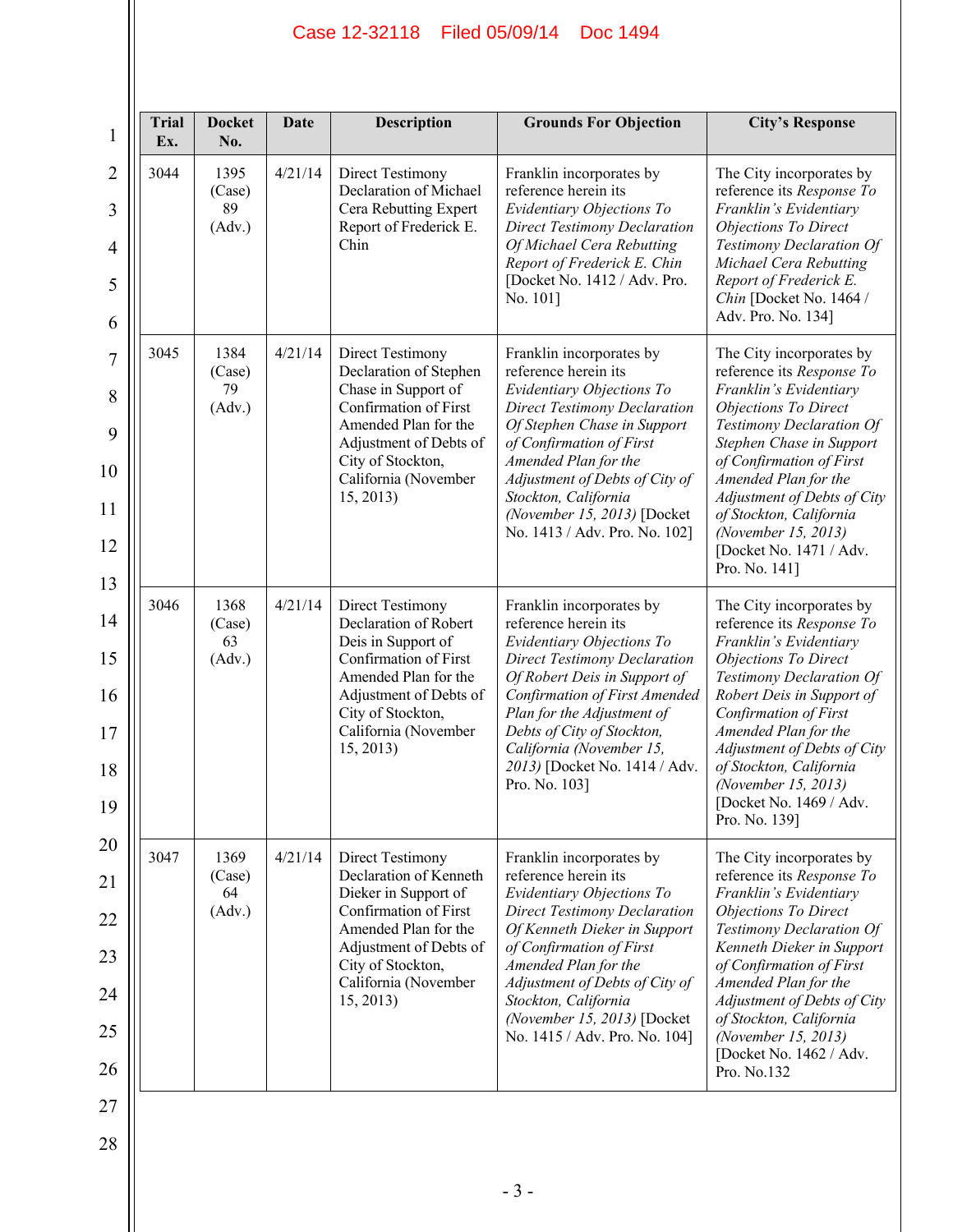| <b>Trial</b><br>Ex. | <b>Docket</b><br>No.           | <b>Date</b> | <b>Description</b>                                                                                                                                                                                                                                 | <b>Grounds For Objection</b>                                                                                                                                                                                                                                                                                                       | <b>City's Response</b>                                                                                                                                                                                                                                                                                                                                   |
|---------------------|--------------------------------|-------------|----------------------------------------------------------------------------------------------------------------------------------------------------------------------------------------------------------------------------------------------------|------------------------------------------------------------------------------------------------------------------------------------------------------------------------------------------------------------------------------------------------------------------------------------------------------------------------------------|----------------------------------------------------------------------------------------------------------------------------------------------------------------------------------------------------------------------------------------------------------------------------------------------------------------------------------------------------------|
| 3048                | 1370<br>(Case)<br>65<br>(Adv.) | 4/21/14     | Exhibits A-2 Through<br>C to the Direct<br><b>Testimony Declaration</b><br>of Kenneth Dieker in<br>Support of<br>Confirmation of First<br>Amended Plan for the<br>Adjustment of Debts of<br>City of Stockton,<br>California (November<br>15, 2013) | Franklin incorporates by<br>reference herein its<br>Evidentiary Objections To<br><b>Direct Testimony Declaration</b><br>Of Kenneth Dieker in Support<br>of Confirmation of First<br>Amended Plan for the<br>Adjustment of Debts of City of<br>Stockton, California<br>(November 15, 2013) [Docket<br>No. 1415 / Adv. Pro. No. 104] | The City incorporates by<br>reference its Response To<br>Franklin's Evidentiary<br><b>Objections To Direct</b><br>Testimony Declaration Of<br>Kenneth Dieker in Support<br>of Confirmation of First<br>Amended Plan for the<br>Adjustment of Debts of City<br>of Stockton, California<br>(November 15, 2013)<br>[Docket No. 1462 / Adv.<br>Pro. No. 132] |
| 3049                | 1371<br>(Case)<br>66<br>(Adv.) | 4/21/14     | Exhibit D-1 to the<br><b>Direct Testimony</b><br>Declaration of Kenneth<br>Dieker in Support of<br>Confirmation of First<br>Amended Plan for the<br>Adjustment of Debts of<br>City of Stockton,<br>California (November<br>15, 2013)               | Franklin incorporates by<br>reference herein its<br>Evidentiary Objections To<br><b>Direct Testimony Declaration</b><br>Of Kenneth Dieker in Support<br>of Confirmation of First<br>Amended Plan for the<br>Adjustment of Debts of City of<br>Stockton, California<br>(November 15, 2013) [Docket<br>No. 1415 / Adv. Pro. No. 104] | The City incorporates by<br>reference its Response To<br>Franklin's Evidentiary<br>Objections To Direct<br>Testimony Declaration Of<br>Kenneth Dieker in Support<br>of Confirmation of First<br>Amended Plan for the<br>Adjustment of Debts of City<br>of Stockton, California<br>(November 15, 2013)<br>[Docket No. 1462 / Adv.<br>Pro. No.132]         |
| 3050                | 1372<br>(Case)<br>67<br>(Adv.) | 4/21/14     | Exhibit D-2 to the<br>Direct Testimony<br>Declaration of Kenneth<br>Dieker in Support of<br>Confirmation of First<br>Amended Plan for the<br>Adjustment of Debts of<br>City of Stockton,<br>California (November<br>15, 2013)                      | Franklin incorporates by<br>reference herein its<br>Evidentiary Objections To<br><b>Direct Testimony Declaration</b><br>Of Kenneth Dieker in Support<br>of Confirmation of First<br>Amended Plan for the<br>Adjustment of Debts of City of<br>Stockton, California<br>(November 15, 2013) [Docket<br>No. 1415 / Adv. Pro. No. 104] | The City incorporates by<br>reference its Response To<br>Franklin's Evidentiary<br><b>Objections To Direct</b><br>Testimony Declaration Of<br>Kenneth Dieker in Support<br>of Confirmation of First<br>Amended Plan for the<br>Adjustment of Debts of City<br>of Stockton, California<br>(November 15, 2013)<br>[Docket No. 1462 / Adv.<br>Pro. No.132]  |
| 3051                | 1373<br>(Case)<br>68<br>(Adv.) | 4/21/14     | Exhibit D-3 to the<br><b>Direct Testimony</b><br>Declaration of Kenneth<br>Dieker in Support of<br>Confirmation of First<br>Amended Plan for the<br>Adjustment of Debts of<br>City of Stockton,<br>California (November<br>15, 2013)               | Franklin incorporates by<br>reference herein its<br>Evidentiary Objections To<br><b>Direct Testimony Declaration</b><br>Of Kenneth Dieker in Support<br>of Confirmation of First<br>Amended Plan for the<br>Adjustment of Debts of City of<br>Stockton, California<br>(November 15, 2013) [Docket<br>No. 1415 / Adv. Pro. No. 104] | The City incorporates by<br>reference its Response To<br>Franklin's Evidentiary<br><b>Objections To Direct</b><br>Testimony Declaration Of<br>Kenneth Dieker in Support<br>of Confirmation of First<br>Amended Plan for the<br>Adjustment of Debts of City<br>of Stockton, California<br>(November 15, 2013)<br>[Docket No. 1462 / Adv.<br>Pro. No.132]  |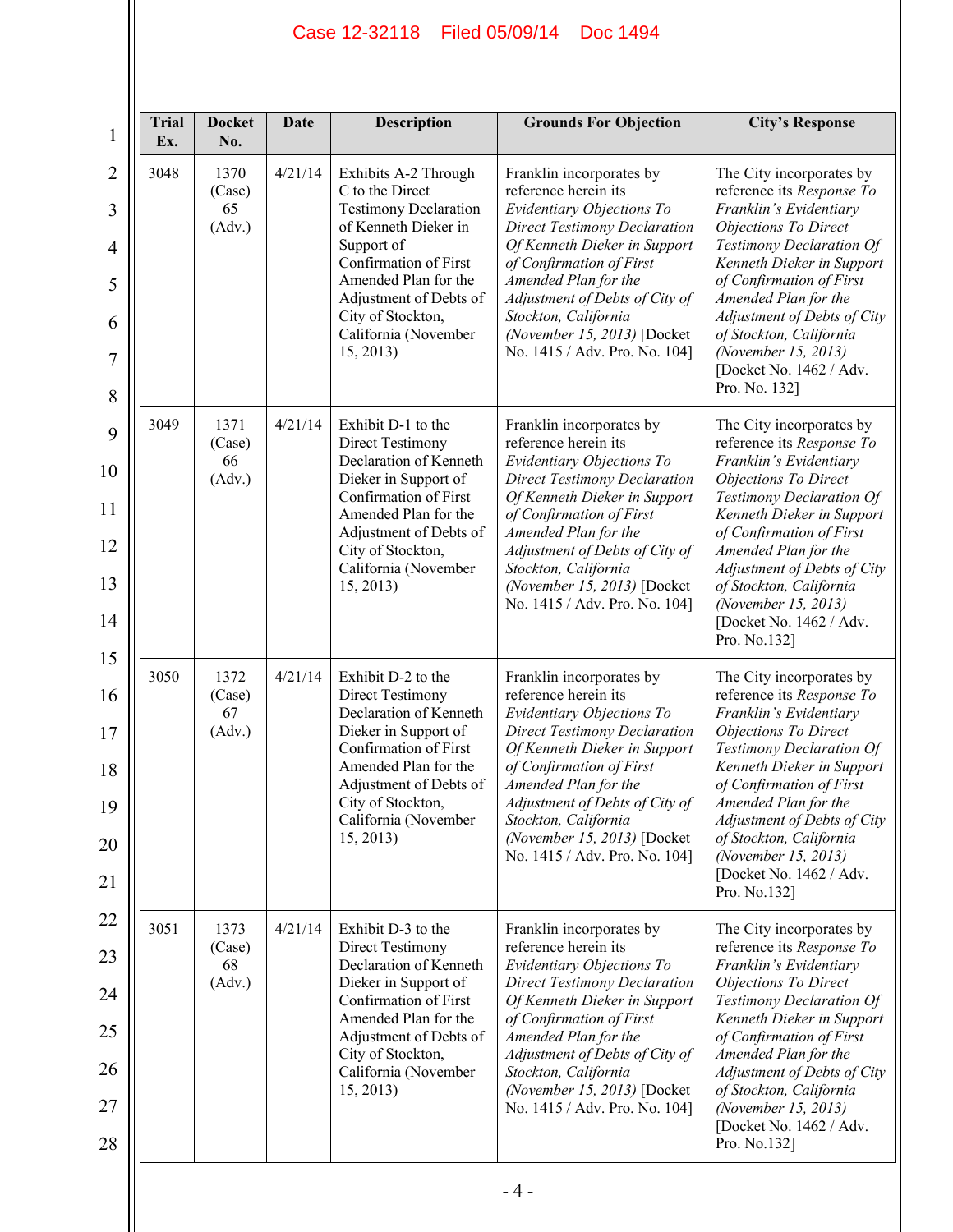| <b>Trial</b><br>Ex. | <b>Docket</b><br>No.           | Date    | <b>Description</b>                                                                                                                                                                                                                     | <b>Grounds For Objection</b>                                                                                                                                                                                                                                                                                                       | <b>City's Response</b>                                                                                                                                                                                                                                                                                                                                        |
|---------------------|--------------------------------|---------|----------------------------------------------------------------------------------------------------------------------------------------------------------------------------------------------------------------------------------------|------------------------------------------------------------------------------------------------------------------------------------------------------------------------------------------------------------------------------------------------------------------------------------------------------------------------------------|---------------------------------------------------------------------------------------------------------------------------------------------------------------------------------------------------------------------------------------------------------------------------------------------------------------------------------------------------------------|
| 3052                | 1374<br>(Case)<br>69<br>(Adv.) | 4/21/14 | Exhibit D-4 to the<br><b>Direct Testimony</b><br>Declaration of Kenneth<br>Dieker in Support of<br>Confirmation of First<br>Amended Plan for the<br>Adjustment of Debts of<br>City of Stockton,<br>California (November<br>15, 2013)   | Franklin incorporates by<br>reference herein its<br>Evidentiary Objections To<br><b>Direct Testimony Declaration</b><br>Of Kenneth Dieker in Support<br>of Confirmation of First<br>Amended Plan for the<br>Adjustment of Debts of City of<br>Stockton, California<br>(November 15, 2013) [Docket<br>No. 1415 / Adv. Pro. No. 104] | The City incorporates by<br>reference its Response To<br>Franklin's Evidentiary<br>Objections To Direct<br>Testimony Declaration Of<br>Kenneth Dieker in Support<br>of Confirmation of First<br>Amended Plan for the<br>Adjustment of Debts of City<br>of Stockton, California<br>(November 15, 2013)<br>[Docket No. 1462 / Adv.<br>Pro. No.132]              |
| 3053                | 1375<br>(Case)<br>70<br>(Adv.) | 4/21/14 | Exhibit E to the Direct<br><b>Testimony Declaration</b><br>of Kenneth Dieker in<br>Support of<br>Confirmation of First<br>Amended Plan for the<br>Adjustment of Debts of<br>City of Stockton,<br>California (November<br>15, 2013)     | Franklin incorporates by<br>reference herein its<br>Evidentiary Objections To<br><b>Direct Testimony Declaration</b><br>Of Kenneth Dieker in Support<br>of Confirmation of First<br>Amended Plan for the<br>Adjustment of Debts of City of<br>Stockton, California<br>(November 15, 2013) [Docket<br>No. 1415 / Adv. Pro. No. 104] | The City incorporates by<br>reference its Response To<br>Franklin's Evidentiary<br>Objections To Direct<br>Testimony Declaration Of<br>Kenneth Dieker in Support<br>of Confirmation of First<br>Amended Plan for the<br>Adjustment of Debts of City<br>of Stockton, California<br>(November 15, 2013)<br>[Docket No. 1462 / Adv.<br>Pro. No.132]              |
| 3054                | 1376<br>(Case)<br>71<br>(Adv.) | 4/21/14 | Exhibits F Through G<br>to the Direct Testimony<br>Declaration of Kenneth<br>Dieker in Support of<br>Confirmation of First<br>Amended Plan for the<br>Adjustment of Debts of<br>City of Stockton,<br>California (November<br>15, 2013) | Franklin incorporates by<br>reference herein its<br>Evidentiary Objections To<br><b>Direct Testimony Declaration</b><br>Of Kenneth Dieker in Support<br>of Confirmation of First<br>Amended Plan for the<br>Adjustment of Debts of City of<br>Stockton, California<br>(November 15, 2013) [Docket<br>No. 1415 / Adv. Pro. No. 104] | The City incorporates by<br>reference its Response To<br>Franklin's Evidentiary<br>Objections To Direct<br>Testimony Declaration Of<br>Kenneth Dieker in Support<br>of Confirmation of First<br>Amended Plan for the<br>Adjustment of Debts of City<br>of Stockton, California<br>(November 15, 2013)<br>[Docket No. 1462 / Adv.<br>Pro. No.132]              |
| 3055                | 1381<br>(Case)<br>75<br>(Adv.) | 4/21/14 | Direct Testimony<br>Declaration of Ann<br>Goodrich in Support of<br>Confirmation of First<br>Amended Plan for the<br>Adjustment of Debts of<br>City of Stockton,<br>California (November<br>15, 2013)                                  | Franklin incorporates by<br>reference herein its<br>Evidentiary Objections To<br><b>Direct Testimony Declaration</b><br>Of Ann Goodrich in Support of<br>Confirmation of First Amended<br>Plan for the Adjustment of<br>Debts of City of Stockton,<br>California (November 15,<br>2013) [Docket No. 1416 / Adv.<br>Pro. No. 105]   | The City incorporates by<br>reference its Response To<br>Franklin's Evidentiary<br><b>Objections To Direct</b><br>Testimony Declaration Of<br>Ann Goodrich in Support of<br><b>Confirmation of First</b><br>Amended Plan for the<br>Adjustment of Debts of City<br>of Stockton, California<br>(November 15, 2013)<br>[Docket No. 1461 / Adv.<br>Pro. No. 131] |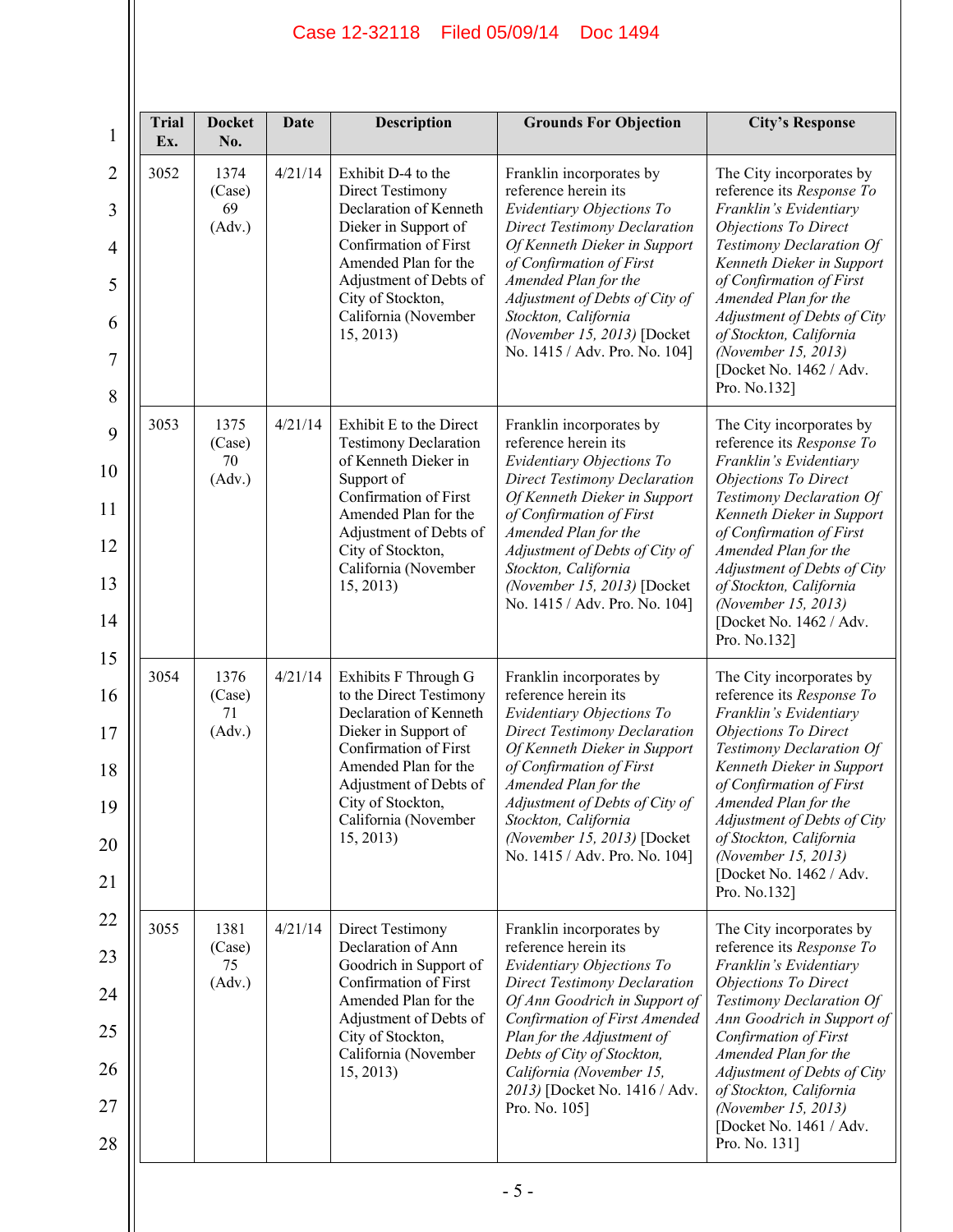| <b>Trial</b><br>$\mathbf{1}$<br>Ex. | <b>Docket</b><br>No.           | <b>Date</b> | <b>Description</b>                                                                                                                                                                                                                    | <b>Grounds For Objection</b>                                                                                                                                                                                                                                                                                                      | <b>City's Response</b>                                                                                                                                                                                                                                                                                                                                  |
|-------------------------------------|--------------------------------|-------------|---------------------------------------------------------------------------------------------------------------------------------------------------------------------------------------------------------------------------------------|-----------------------------------------------------------------------------------------------------------------------------------------------------------------------------------------------------------------------------------------------------------------------------------------------------------------------------------|---------------------------------------------------------------------------------------------------------------------------------------------------------------------------------------------------------------------------------------------------------------------------------------------------------------------------------------------------------|
| 3057                                | 1388<br>(Case)<br>81<br>(Adv.) | 4/21/14     | <b>Direct Testimony</b><br>Declaration of Robert<br>Leland in Support of<br>Confirmation of First<br>Amended Plan for the<br>Adjustment of Debts of<br>City of Stockton,<br>California (November<br>15, 2013)                         | Franklin incorporates by<br>reference herein its<br>Evidentiary Objections To<br><b>Direct Testimony Declaration</b><br>Of Robert Leland in Support of<br>Confirmation of First Amended<br>Plan for the Adjustment of<br>Debts of City of Stockton,<br>California (November 15,<br>2013) [Docket No. 1418 / Adv.<br>Pro. No. 107] | The City incorporates by<br>reference its Response To<br>Franklin's Evidentiary<br><b>Objections To Direct</b><br>Testimony Declaration Of<br>Robert Leland in Support<br>of Confirmation of First<br>Amended Plan for the<br>Adjustment of Debts of City<br>of Stockton, California<br>(November 15, 2013)<br>[Docket No. 1463 / Adv.<br>Pro. No. 133] |
| 3058                                | 1389<br>(Case)<br>82<br>(Adv.) | 4/21/14     | Exhibits E Through K<br>to the Direct Testimony<br>Declaration of Robert<br>Leland in Support of<br>Confirmation of First<br>Amended Plan for the<br>Adjustment of Debts of<br>City of Stockton,<br>California (November<br>15, 2013) | Franklin incorporates by<br>reference herein its<br>Evidentiary Objections To<br><b>Direct Testimony Declaration</b><br>Of Robert Leland in Support of<br>Confirmation of First Amended<br>Plan for the Adjustment of<br>Debts of City of Stockton,<br>California (November 15,<br>2013) [Docket No. 1418 / Adv.<br>Pro. No. 107] | The City incorporates by<br>reference its Response To<br>Franklin's Evidentiary<br>Objections To Direct<br>Testimony Declaration Of<br>Robert Leland in Support<br>of Confirmation of First<br>Amended Plan for the<br>Adjustment of Debts of City<br>of Stockton, California<br>(November 15, 2013)<br>[Docket No. 1463 / Adv.<br>Pro. No. 133]        |
| 3059                                | 1390<br>(Case)<br>83<br>(Adv.) | 4/21/14     | Exhibits L Through M<br>to the Direct Testimony<br>Declaration of Robert<br>Leland in Support of<br>Confirmation of First<br>Amended Plan for the<br>Adjustment of Debts of<br>City of Stockton,<br>California (November<br>15, 2013) | Franklin incorporates by<br>reference herein its<br>Evidentiary Objections To<br><b>Direct Testimony Declaration</b><br>Of Robert Leland in Support of<br>Confirmation of First Amended<br>Plan for the Adjustment of<br>Debts of City of Stockton,<br>California (November 15,<br>2013) [Docket No. 1418 / Adv.<br>Pro. No. 107] | The City incorporates by<br>reference its Response To<br>Franklin's Evidentiary<br><b>Objections To Direct</b><br>Testimony Declaration Of<br>Robert Leland in Support<br>of Confirmation of First<br>Amended Plan for the<br>Adjustment of Debts of City<br>of Stockton, California<br>(November 15, 2013)<br>[Docket No. 1463 / Adv.<br>Pro. No. 133] |
| 3060                                | 1391<br>(Case)<br>84<br>(Adv.) | 4/21/14     | Exhibit N to the Direct<br><b>Testimony Declaration</b><br>of Robert Leland in<br>Support of<br>Confirmation of First<br>Amended Plan for the<br>Adjustment of Debts of<br>City of Stockton,<br>California (November<br>15, 2013)     | Franklin incorporates by<br>reference herein its<br>Evidentiary Objections To<br><b>Direct Testimony Declaration</b><br>Of Robert Leland in Support of<br>Confirmation of First Amended<br>Plan for the Adjustment of<br>Debts of City of Stockton,<br>California (November 15,<br>2013) [Docket No. 1418 / Adv.<br>Pro. No. 107] | The City incorporates by<br>reference its Response To<br>Franklin's Evidentiary<br><b>Objections To Direct</b><br>Testimony Declaration Of<br>Robert Leland in Support<br>of Confirmation of First<br>Amended Plan for the<br>Adjustment of Debts of City<br>of Stockton, California<br>(November 15, 2013)<br>[Docket No. 1463 / Adv.<br>Pro. No. 133] |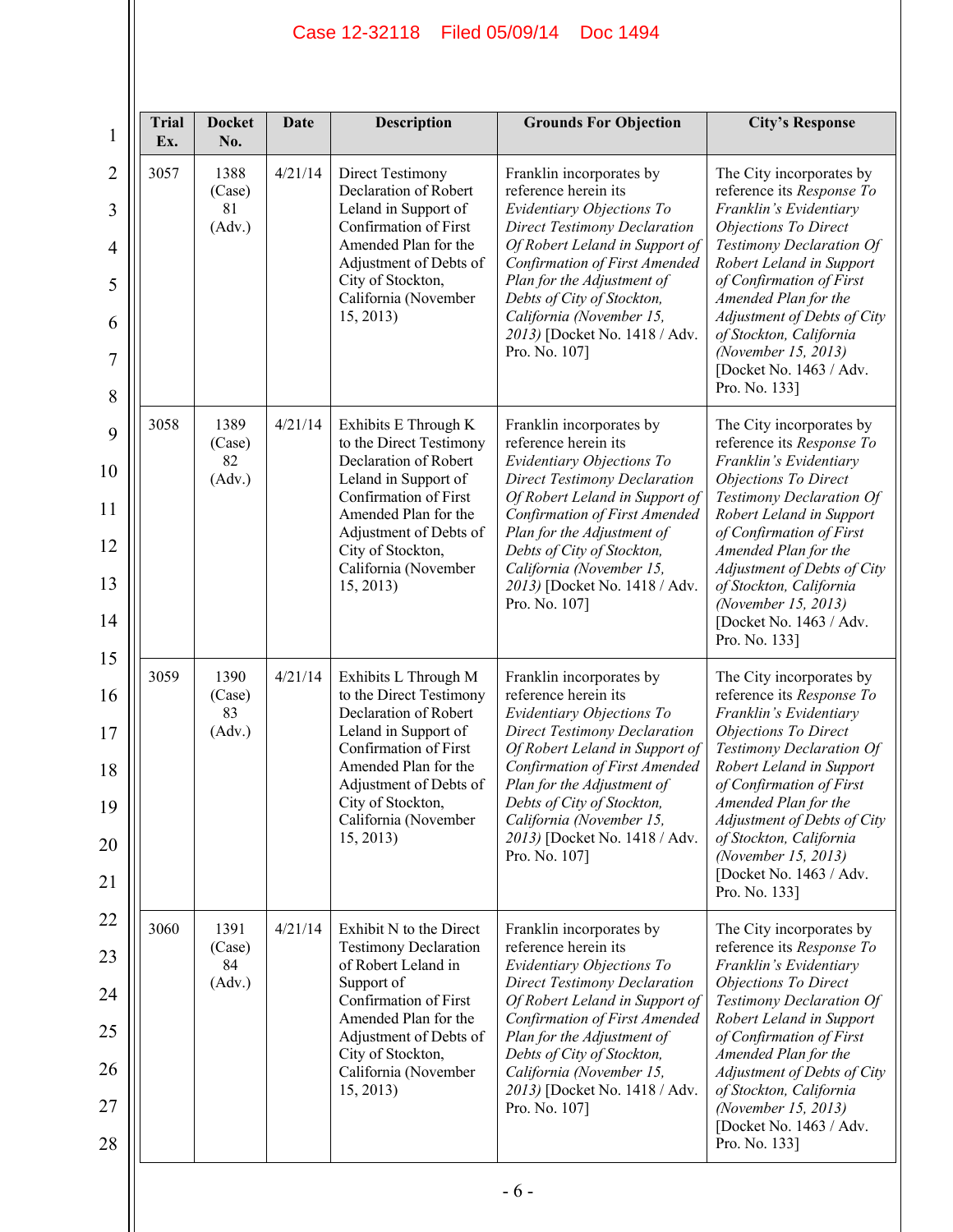| <b>Docket</b><br>No.           | <b>Date</b> | <b>Description</b>                                                                                                                                                                                                                    | <b>Grounds For Objection</b>                                                                                                                                                                                                                                                                                                      | <b>City's Response</b>                                                                                                                                                                                                                                                                                                                                  |
|--------------------------------|-------------|---------------------------------------------------------------------------------------------------------------------------------------------------------------------------------------------------------------------------------------|-----------------------------------------------------------------------------------------------------------------------------------------------------------------------------------------------------------------------------------------------------------------------------------------------------------------------------------|---------------------------------------------------------------------------------------------------------------------------------------------------------------------------------------------------------------------------------------------------------------------------------------------------------------------------------------------------------|
| 1392<br>(Case)<br>85<br>(Adv.) | 4/21/14     | Exhibits O Through R<br>to the Direct Testimony<br>Declaration of Robert<br>Leland in Support of<br>Confirmation of First<br>Amended Plan for the<br>Adjustment of Debts of<br>City of Stockton,<br>California (November<br>15, 2013) | Franklin incorporates by<br>reference herein its<br>Evidentiary Objections To<br><b>Direct Testimony Declaration</b><br>Of Robert Leland in Support of<br>Confirmation of First Amended<br>Plan for the Adjustment of<br>Debts of City of Stockton,<br>California (November 15,<br>2013) [Docket No. 1418 / Adv.<br>Pro. No. 107] | The City incorporates by<br>reference its Response To<br>Franklin's Evidentiary<br><b>Objections To Direct</b><br>Testimony Declaration Of<br>Robert Leland in Support<br>of Confirmation of First<br>Amended Plan for the<br>Adjustment of Debts of City<br>of Stockton, California<br>(November 15, 2013)<br>[Docket No. 1463 / Adv.<br>Pro. No. 133] |
| 1378<br>(Case)<br>72<br>(Adv.) | 4/21/14     | Direct Testimony<br>Declaration of Laurie<br>Montes in Support of<br>Confirmation of First<br>Amended Plan for the<br>Adjustment of Debts of<br>City of Stockton,<br>California (November<br>15, 2013)                                | Franklin incorporates by<br>reference herein its<br>Evidentiary Objections To<br><b>Direct Testimony Declaration</b><br>Of Laurie Montes in Support<br>of Confirmation of First<br>Amended Plan for the<br>Adjustment of Debts of City of<br>Stockton, California<br>(November 15, 2013) [Docket<br>No. 1419 / Adv. Pro. No. 108] | The City incorporates by<br>reference its Response To<br>Franklin's Evidentiary<br><b>Objections To Direct</b><br>Testimony Declaration Of<br>Laurie Montes in Support<br>of Confirmation of First<br>Amended Plan for the<br>Adjustment of Debts of City<br>of Stockton, California<br>(November 15, 2013)<br>[Docket No. 1465 / Adv.<br>Pro. No. 135] |
| 1363<br>(Case)<br>58<br>(Adv.) | 4/21/14     | <b>Direct Testimony</b><br>Declaration of Tom<br><b>Nelson Rebutting</b><br>Expert Report of<br>Frederick E. Chin                                                                                                                     | Franklin incorporates by<br>reference herein its<br>Evidentiary Objections To<br><b>Direct Testimony Declaration</b><br>Of Tom Nelson Rebutting<br>Expert Report of Frederick E.<br>Chin [Docket No. 1420 / Adv.<br>Pro. No. 109]                                                                                                 | The City incorporates by<br>reference its Response To<br>Franklin's Evidentiary<br>Objections To Direct<br>Testimony Declaration Of<br>Tom Nelson Rebutting<br><b>Expert Report of Frederick</b><br>E. Chin [Docket No. 1466 /<br>Adv. Pro. No. 136]                                                                                                    |
| 1379<br>(Case)<br>73<br>(Adv.) | 4/21/14     | <b>Direct Testimony</b><br>Declaration of Kim<br>Nicholl in Support of<br>Confirmation of First<br>Amended Plan for the<br>Adjustment of Debts of<br>City of Stockton,<br>California (November<br>15, 2013)                           | Franklin incorporates by<br>reference herein its<br>Evidentiary Objections To<br><b>Direct Testimony Declaration</b><br>Of Kim Nicholl in Support of<br>Confirmation of First Amended<br>Plan for the Adjustment of<br>Debts of City of Stockton,<br>California (November 15,<br>2013) [Docket No. 1421 / Adv.<br>Pro. No. 110]   | The City incorporates by<br>reference its Response To<br>Franklin's Evidentiary<br><b>Objections To Direct</b><br>Testimony Declaration Of<br>Kim Nicholl in Support of<br>Confirmation of First<br>Amended Plan for the<br>Adjustment of Debts of City<br>of Stockton, California<br>(November 15, 2013)<br>[Docket No. 1467 / Adv.<br>Pro. No. 137]   |
|                                |             |                                                                                                                                                                                                                                       |                                                                                                                                                                                                                                                                                                                                   |                                                                                                                                                                                                                                                                                                                                                         |

- 7 -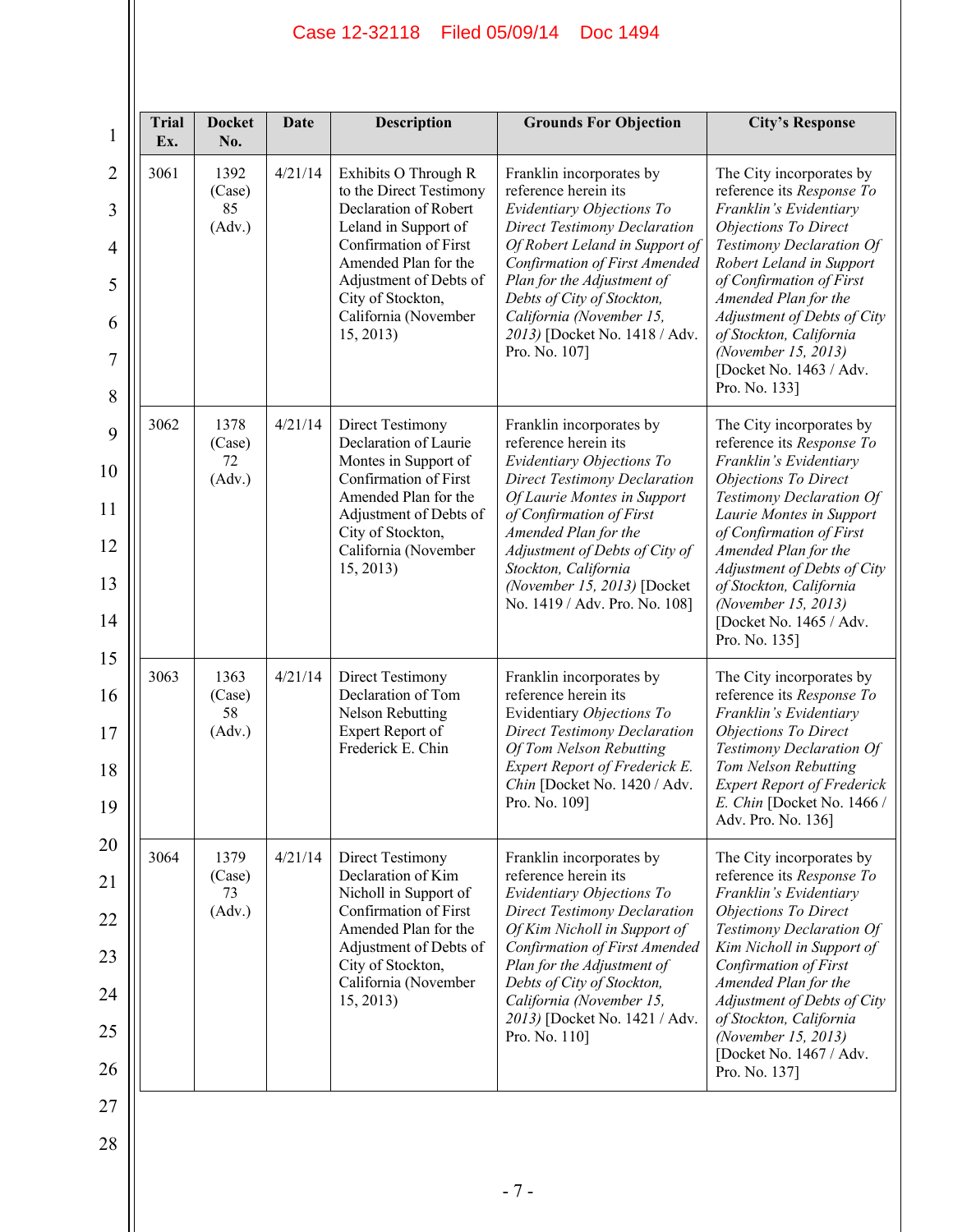| <b>Trial</b><br>Ex. | <b>Docket</b><br>No.           | <b>Date</b> | <b>Description</b>                                                                                                                                                                                      | <b>Grounds For Objection</b>                                                                                                                                                                                                                                                                                                       | <b>City's Response</b>                                                                                                                                                                                                                                                                                                                               |
|---------------------|--------------------------------|-------------|---------------------------------------------------------------------------------------------------------------------------------------------------------------------------------------------------------|------------------------------------------------------------------------------------------------------------------------------------------------------------------------------------------------------------------------------------------------------------------------------------------------------------------------------------|------------------------------------------------------------------------------------------------------------------------------------------------------------------------------------------------------------------------------------------------------------------------------------------------------------------------------------------------------|
| 3066                | 1365<br>(Case)<br>60<br>(Adv.) | 4/21/14     | Direct Testimony<br>Declaration of Ray<br>Smith in Support of<br>Confirmation of First<br>Amended Plan for the<br>Adjustment of Debts of<br>City of Stockton,<br>California (November<br>15, 2013)      | Franklin incorporates by<br>reference herein its<br>Evidentiary Objections To<br><b>Direct Testimony Declaration</b><br>Of Ray Smith in Support of<br>Confirmation of First Amended<br>Plan for the Adjustment of<br>Debts of City of Stockton,<br>California (November 15,<br>2013) [Docket No. 1422 / Adv.<br>Pro. No. 111]      | The City incorporates by<br>reference its Response To<br>Franklin's Evidentiary<br><b>Objections To Direct</b><br>Testimony Declaration Of<br>Ray Smith in Support of<br>Confirmation of First<br>Amended Plan for the<br>Adjustment of Debts of City<br>of Stockton, California<br>(November 15, 2013)<br>[Docket No. 1470 / Adv.<br>Pro. No. 140]  |
| 3067                | 1367<br>(Case)<br>62<br>(Adv.) | 4/21/14     | Direct Testimony<br>Declaration of Val<br>Toppenberg in Support<br>of Confirmation of First<br>Amended Plan for the<br>Adjustment of Debts of<br>City of Stockton,<br>California (November<br>15, 2013) | Franklin incorporates by<br>reference herein its<br>Evidentiary Objections To<br><b>Direct Testimony Declaration</b><br>Of Val Toppenberg in Support<br>of Confirmation of First<br>Amended Plan for the<br>Adjustment of Debts of City of<br>Stockton, California<br>(November 15, 2013) [Docket<br>No. 1423 / Adv. Pro. No. 112] | The City incorporates by<br>reference its Response To<br>Franklin's Evidentiary<br>Objections To Direct<br>Testimony Declaration Of<br>Val Toppenberg in Support<br>of Confirmation of First<br>Amended Plan for the<br>Adjustment of Debts of City<br>of Stockton, California<br>(November 15, 2013)<br>[Docket No. 1473 / Adv.<br>Pro. No. 143]    |
| 3068                | 1383<br>(Case)<br>76<br>(Adv.) | 4/21/14     | Direct Testimony<br>Declaration of Kurt<br>Wilson in Support of<br>Confirmation of First<br>Amended Plan for the<br>Adjustment of Debts of<br>City of Stockton,<br>California (November<br>15, 2013)    | Franklin incorporates by<br>reference herein its<br>Evidentiary Objections To<br><b>Direct Testimony Declaration</b><br>Of Kurt Wilson in Support of<br>Confirmation of First Amended<br>Plan for the Adjustment of<br>Debts of City of Stockton,<br>California (November 15,<br>2013) [Docket No. 1424 / Adv.<br>Pro. No. 113]    | The City incorporates by<br>reference its Response To<br>Franklin's Evidentiary<br>Objections To Direct<br>Testimony Declaration Of<br>Kurt Wilson in Support of<br>Confirmation of First<br>Amended Plan for the<br>Adjustment of Debts of City<br>of Stockton, California<br>(November 15, 2013)<br>[Docket No. 1475 / Adv.<br>Pro. No. 145]       |
| 3069                | 1382<br>(Case)<br>77<br>(Adv.) | 4/21/14     | Direct Testimony<br>Declaration of Susan<br>Wren in Support of<br>Confirmation of First<br>Amended Plan for the<br>Adjustment of Debts of<br>City of Stockton,<br>California (November<br>15, 2013)     | Franklin incorporates by<br>reference herein its<br>Evidentiary Objections To<br><b>Direct Testimony Declaration</b><br>Of Susan Wren in Support of<br>Confirmation of First Amended<br>Plan for the Adjustment of<br>Debts of City of Stockton,<br>California (November 15,<br>2013) [Docket No. 1425 / Adv.<br>Pro. No. 114]     | The City incorporates by<br>reference its Response To<br>Franklin's Evidentiary<br><b>Objections To Direct</b><br>Testimony Declaration Of<br>Susan Wren in Support of<br>Confirmation of First<br>Amended Plan for the<br>Adjustment of Debts of City<br>of Stockton, California<br>(November 15, 2013)<br>[Docket No. 1476 / Adv.<br>Pro. No. 146] |